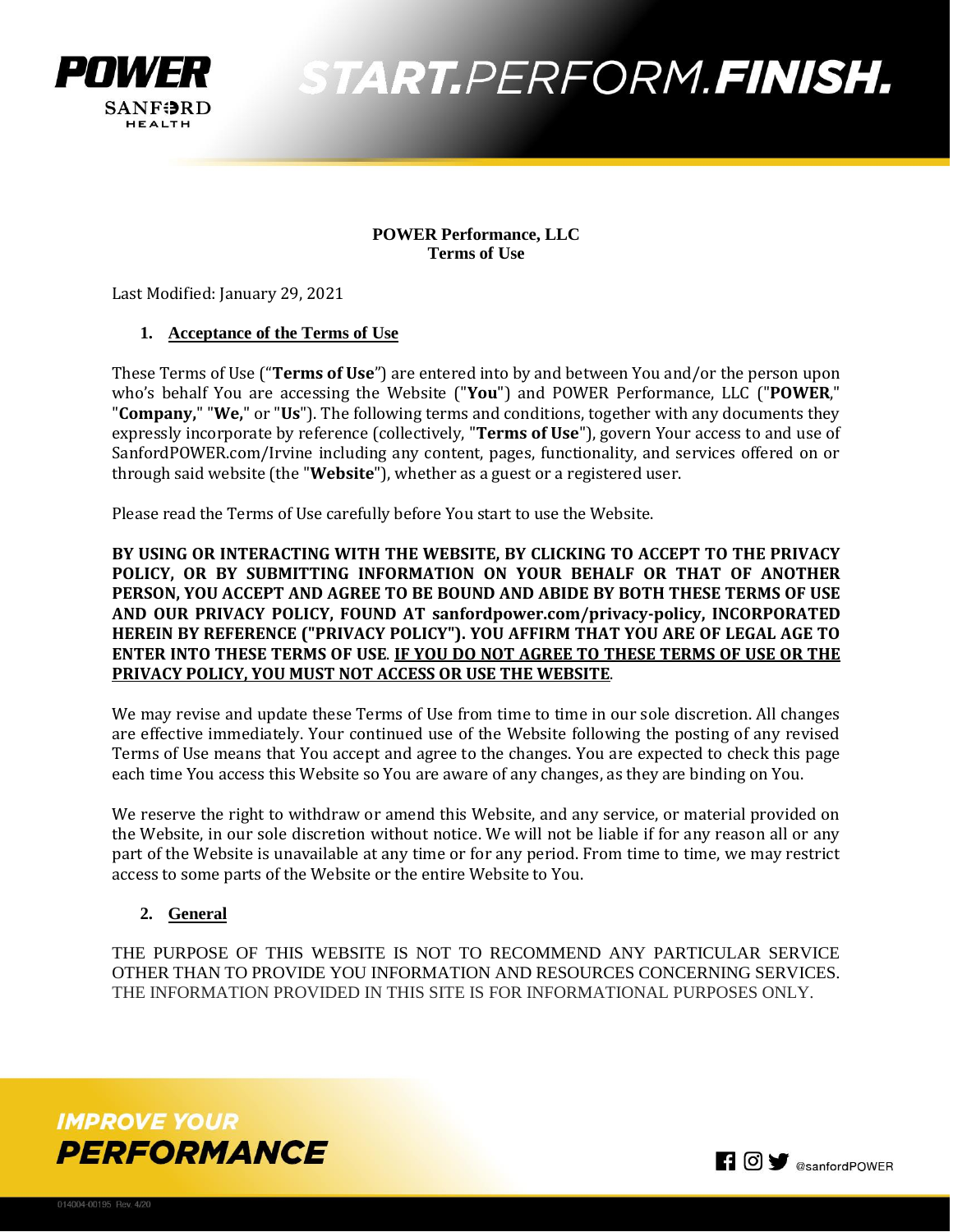

There are some service providers with whom POWER has a contractual relationship listed on the Website, if you websites of third parties listed on Our Website or enter into a relationship with that service provider, such interactions, communications, and relationships are between you and that service provider.

We make no representation whatsoever about any other website that you may access through this site. When you access a non-POWER website, please understand that it is independent from our website, and that we have no control over the content on that website. A hyperlink to a non-POWER website does not meant that we endorse or accept any responsibility for the content or use of the linked site. We do not verify the credentials, status, quality, accuracy, etc. of any information, services, or service provider listing on the Website and do not take any responsibility for any information, negligence, action or inaction, or liability, arising from, or relating to, services provided by a service provider directly to you. You are responsible to research and use Your own independent judgment regarding the representations, merits, quality, and reputation of any service provider with whom You communicate.

### **3. Access and Use**

You are responsible for both:

- Making all arrangements necessary for Your access to the Website; and,
- Ensuring that all persons who access the Website through Your internet connection are aware of these Terms of Use and comply with them.

You agree that the use of of the Website, is governed by our sanfordpower.com/privacy-policy and You consent to all actions we take with respect to Your information consistent with our Privacy Policy.

We have the right to disable your use of the Website at any time in our sole discretion for any or no reason, including if, in our opinion, You have violated any provision of these Terms of Use.

#### **4. Copyright Notice**

The material on this website is copyrighted. It is protected by international copyright and trademark laws. You have permission to download information from this site for your personal, non-commercial use, provided that you agree to keep intact all copyright and other proprietary notices. Aside from downloading information for your personal, non-commercial use, you may not reproduce, republish or redistribute material from the Our site without Our express written consent of or the consent of the copyright holder, if the copyright holder is not Us.

# **5. Trademarks**



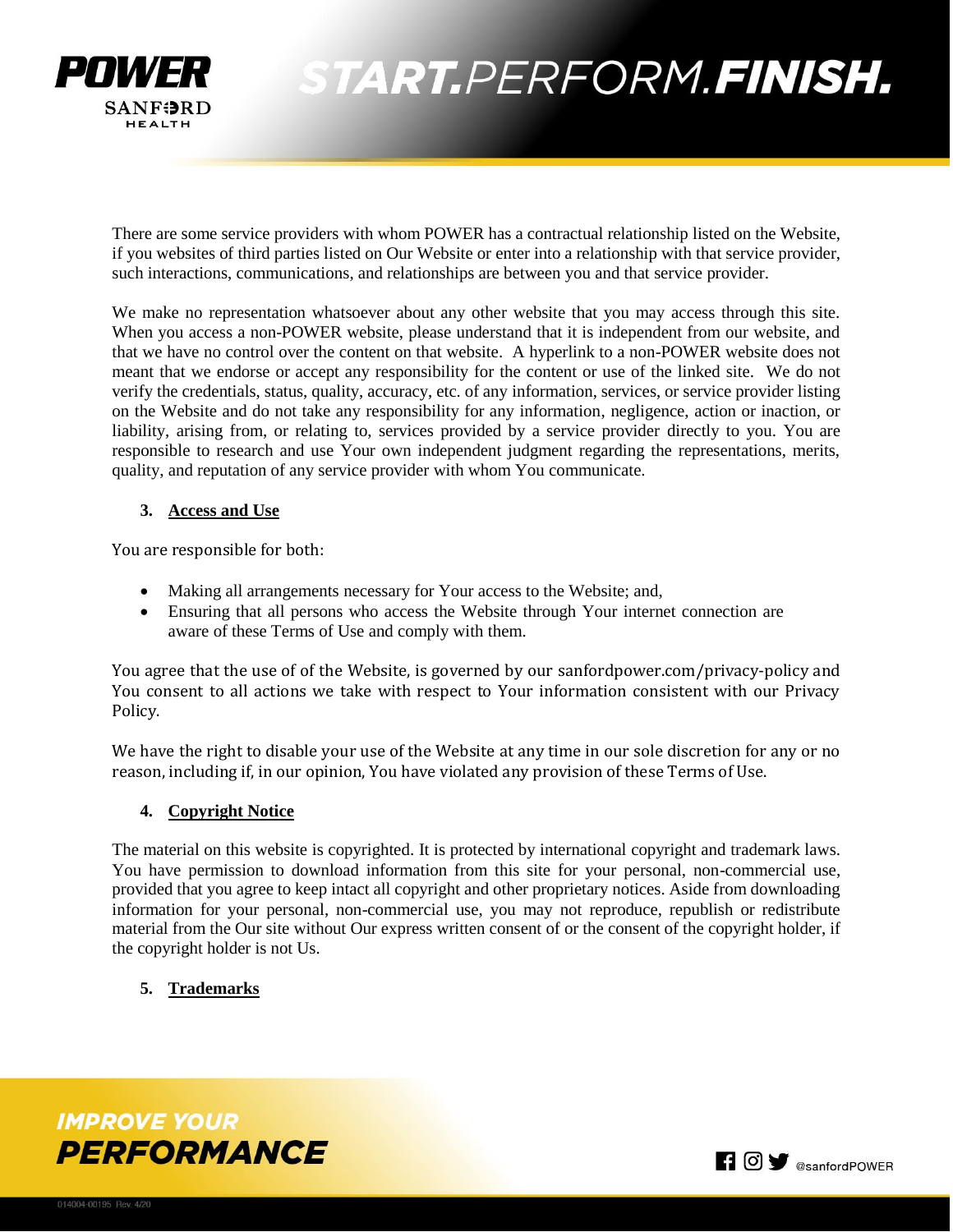

POWER Performance, LLC, POWER Sanford Health, and all related names, logos, product and service names, designs and slogans are trademarks of the Company, its licensors, third parties, or service providers. You must not use such marks without the prior written permission of the Company or their respective owner. All other names, logos, product and service names, designs and slogans on this Website are the trademarks of their respective owners.

# **6. Prohibited Uses**

As a condition of your use of this Site, you warrant to the Company that you will not use the Site for any purpose that is unlawful or prohibited by these Terms of Use.

# **7. Monitoring and Enforcement; Termination**

We have the right to:

- Take appropriate legal action, including without limitation, referral to law enforcement, for any illegal or unauthorized use of the Website.
- Terminate or suspend Your access to all or part of the Website for any or no reason, including without limitation, any violation of these Terms of Use.

WITHOUT LIMITING THE FOREGOING, WE HAVE THE RIGHT TO FULLY COOPERATE WITH ANY LAW ENFORCEMENT AUTHORITIES OR COURT ORDER REQUESTING OR DIRECTING US TO DISCLOSE THE IDENTITY OR OTHER INFORMATION OF ANYONE POSTING ANY MATERIALS ON OR THROUGH THE WEBSITE. YOU WAIVE AND HOLD HARMLESS THE COMPANY AND ITS AFFILIATES, LICENSEES, AND SERVICE PROVIDERS, FROM ANY CLAIMS RESULTING FROM ANY ACTION TAKEN BY ANY OF THE FOREGOING PARTIES DURING, OR AS A RESULT OF, ITS INVESTIGATIONS AND FROM ANY ACTIONS TAKEN AS A CONSEQUENCE OF INVESTIGATIONS BY EITHER SUCH PARTIES OR LAW ENFORCEMENT AUTHORITIES. WE HAVE NO LIABILITY OR RESPONSIBILITY TO ANYONE FOR PERFORMANCE OR NONPERFORMANCE OF THE ACTIVITIES DESCRIBED IN THIS SECTION.

## **8. Reliance on Information Posted**

We do not warrant the accuracy, completeness or usefulness of information on this Website. Any reliance you place on such information is strictly at Your own risk. We disclaim all liability and responsibility arising from any reliance placed on such materials by You or any other visitor to the Website, or by anyone who may be informed of any of its contents.



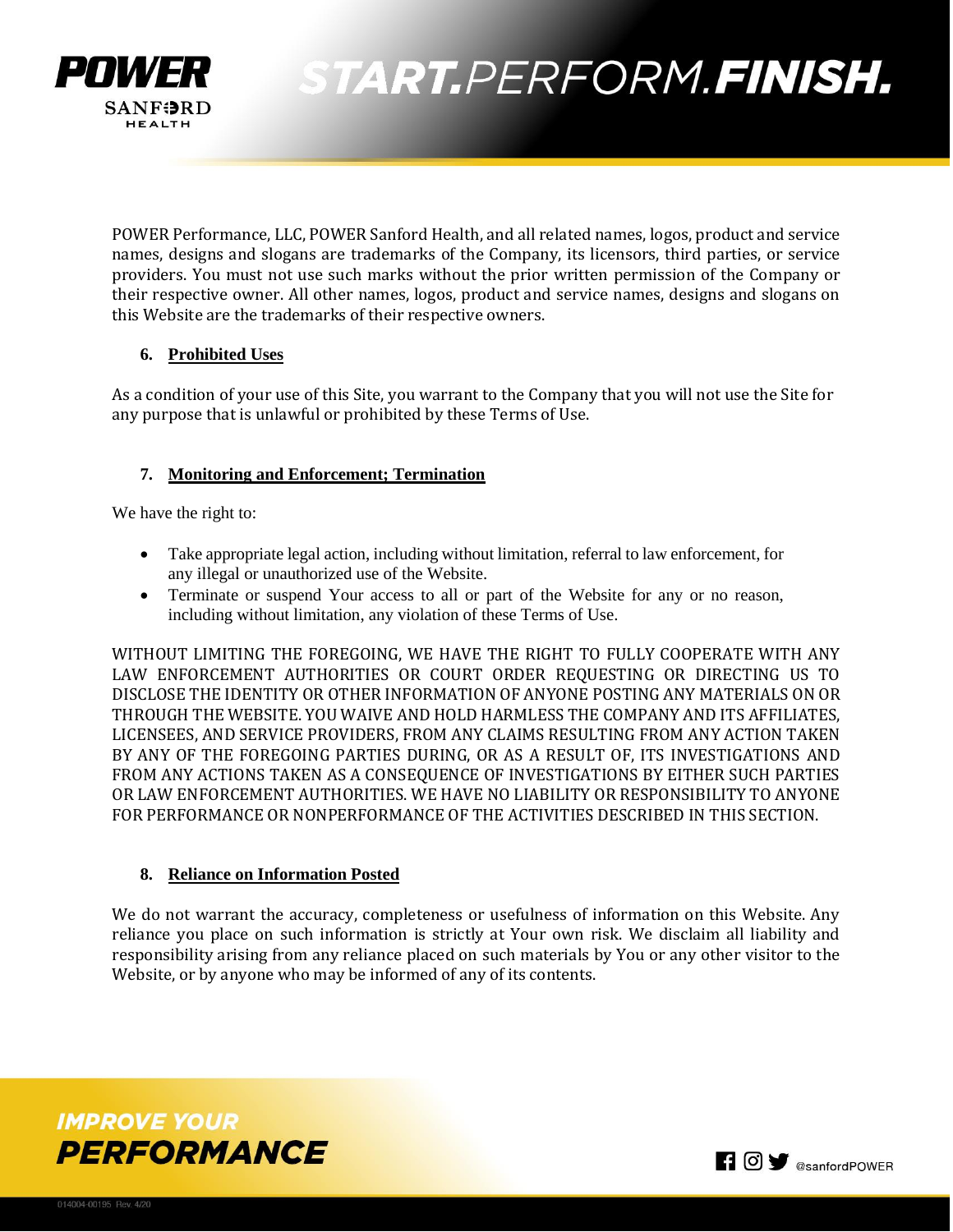

This Website includes content provided by third parties, including materials provided by other users, third-party licensors, syndicators, aggregators and/or reporting services. All statements and/or opinions expressed in these materials, and all articles and responses to questions and other content, other than the content provided by the Company, are solely the opinions and the responsibility of the person or entity providing those materials. These materials do not necessarily reflect the opinion of the Company.

### **9. Information About You and Your Visits to the Website**

All information we collect on this Website is subject to our Privacy Policy. By using the Website, You consent to all actions taken by us with respect to Your information in compliance with the Privacy Policy.

### **10. Linking to the Website**

You may link to our homepage, provided You do so in a way that is fair and legal and does not damage our reputation, or take advantage of it, but You must not establish a link in such a way as to suggest any form of association, approval, or endorsement on our part.

You agree to cooperate with us in causing any unauthorized framing or linking immediately to cease. We reserve the right to withdraw linking permission without notice.

## **11. Links from the Website**

If the Website contains links to other sites and resources provided by third parties, or Service Providers, these links are provided for Your convenience only. This includes links contained in advertisements, including banner advertisements and sponsored links by Service Providers. We have no control over the contents of those sites or resources, and accept no responsibility for them or for any loss or damage that may arise from Your use of them. If You decide to access any of the third party websites linked to this Website, You do so entirely at Your own risk and subject to the terms and conditions of use for such websites.

#### **12. Geographic Restrictions**

**CURRENTLY, THIS WEBSITE FOR USE ONLY BY PERSONS PHYSICALLY LOCATED IN THE UNITED STATES**. The owner of the Website is based in the State of South Dakota in the United States. We make no claims that the Website or any of its content is accessible or appropriate outside of the United States. Access to the Website may not be legal by certain persons or in certain countries. If



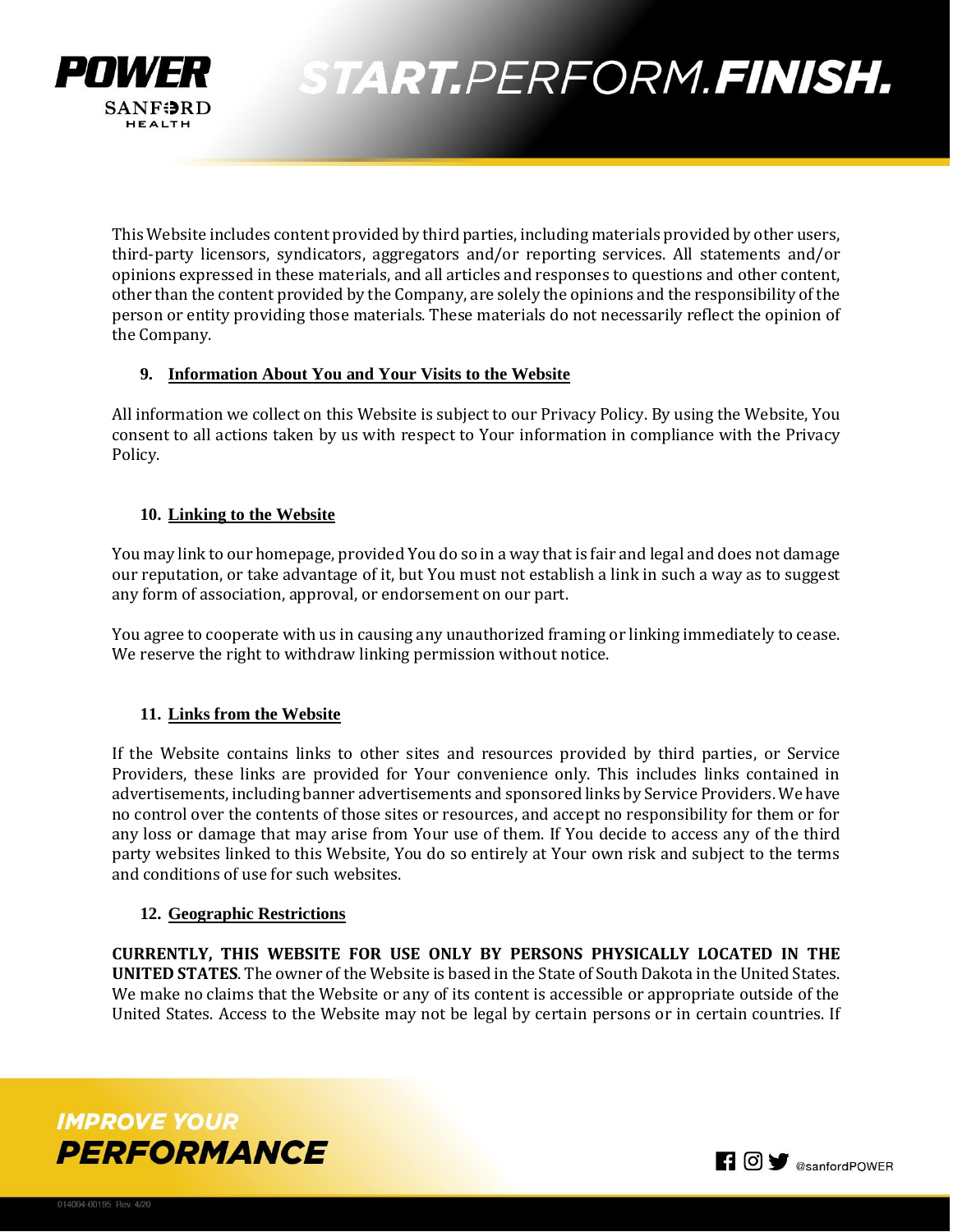

You access the Website from outside the United States, You do so on Your own initiative and are responsible for compliance with local laws.

#### **13. Disclaimer of Warranties**

YOUR USE OF THE WEBSITE, ITS CONTENT AND ANY SERVICES OR ITEMS OBTAINED THROUGH THE WEBSITE IS AT YOUR OWN RISK. THE WEBSITE, ITS CONTENT AND ANY SERVICES OR ITEMS OBTAINED THROUGH THE WEBSITE ARE PROVIDED ON AN "AS IS" AND "AS AVAILABLE" BASIS, WITHOUT ANY WARRANTIES OF ANY KIND, EITHER EXPRESS OR IMPLIED. NEITHER THE COMPANY NOR ANY PERSON ASSOCIATED WITH THE COMPANY MAKES ANY WARRANTY OR REPRESENTATION WITH RESPECT TO THE COMPLETENESS, SECURITY, RELIABILITY, QUALITY, ACCURACY OR AVAILABILITY OF THE WEBSITE. WITHOUT LIMITING THE FOREGOING, NEITHER THE COMPANY NOR ANYONE ASSOCIATED WITH THE COMPANY REPRESENTS OR WARRANTS THAT THE WEBSITE, ITS CONTENT OR ANY SERVICES OR ITEMS OBTAINED THROUGH THE WEBSITE WILL BE ACCURATE, RELIABLE, ERROR-FREE OR UNINTERRUPTED, THAT DEFECTS WILL BE CORRECTED, THAT OUR SITE OR THE SERVER THAT MAKES IT AVAILABLE ARE FREE OF VIRUSES OR OTHER HARMFUL COMPONENTS OR THAT THE WEBSITE OR ANY SERVICES OR ITEMS OBTAINED THROUGH THE WEBSITE WILL OTHERWISE MEET YOUR NEEDS OR EXPECTATIONS.

WE WILL NOT BE LIABLE FOR ANY LOSS OR DAMAGE CAUSED BY A DISTRIBUTED DENIAL-OF-SERVICE ATTACK, VIRUSES OR OTHER TECHNOLOGICALLY HARMFUL MATERIAL THAT MAY INFECT YOUR COMPUTER EQUIPMENT, COMPUTER PROGRAMS, DATA OR OTHER PROPRIETARY MATERIAL DUE TO YOUR USE OF THE WEBSITE OR ANY SERVICES OR ITEMS OBTAINED THROUGH THE WEBSITE, OR TO YOUR DOWNLOADING OF ANY MATERIAL POSTED ON IT, OR ON ANY WEBSITE LINKED TO IT.

THE COMPANY HEREBY DISCLAIMS ALL WARRANTIES OF ANY KIND, WHETHER EXPRESS OR IMPLIED, STATUTORY OR OTHERWISE, INCLUDING BUT NOT LIMITED TO ANY WARRANTIES OF MERCHANTABILITY, NON-INFRINGEMENT AND FITNESS FOR PARTICULAR PURPOSE.

THE FOREGOING DOES NOT AFFECT ANY WARRANTIES WHICH CANNOT BE EXCLUDED OR LIMITED UNDER APPLICABLE LAW.

#### **14. Limitation on Liability**

TO THE FULLEST EXTENT PROVIDED BY LAW, IN NO EVENT WILL THE COMPANY, ITS AFFILIATES OR THEIR LICENSORS, SUPPLIERS, SERVICE PROVIDERS, EMPLOYEES, AGENTS, OFFICERS, TRUSTEES, OR DIRECTORS BE LIABLE FOR DAMAGES OF ANY KIND, UNDER ANY LEGAL THEORY, ARISING OUT OF OR IN CONNECTION WITH YOUR USE, OR INABILITY TO USE, THE WEBSITE, ANY WEBSITES LINKED TO IT, ANY CONTENT ON THE WEBSITE OR SUCH OTHER WEBSITES OR ANY



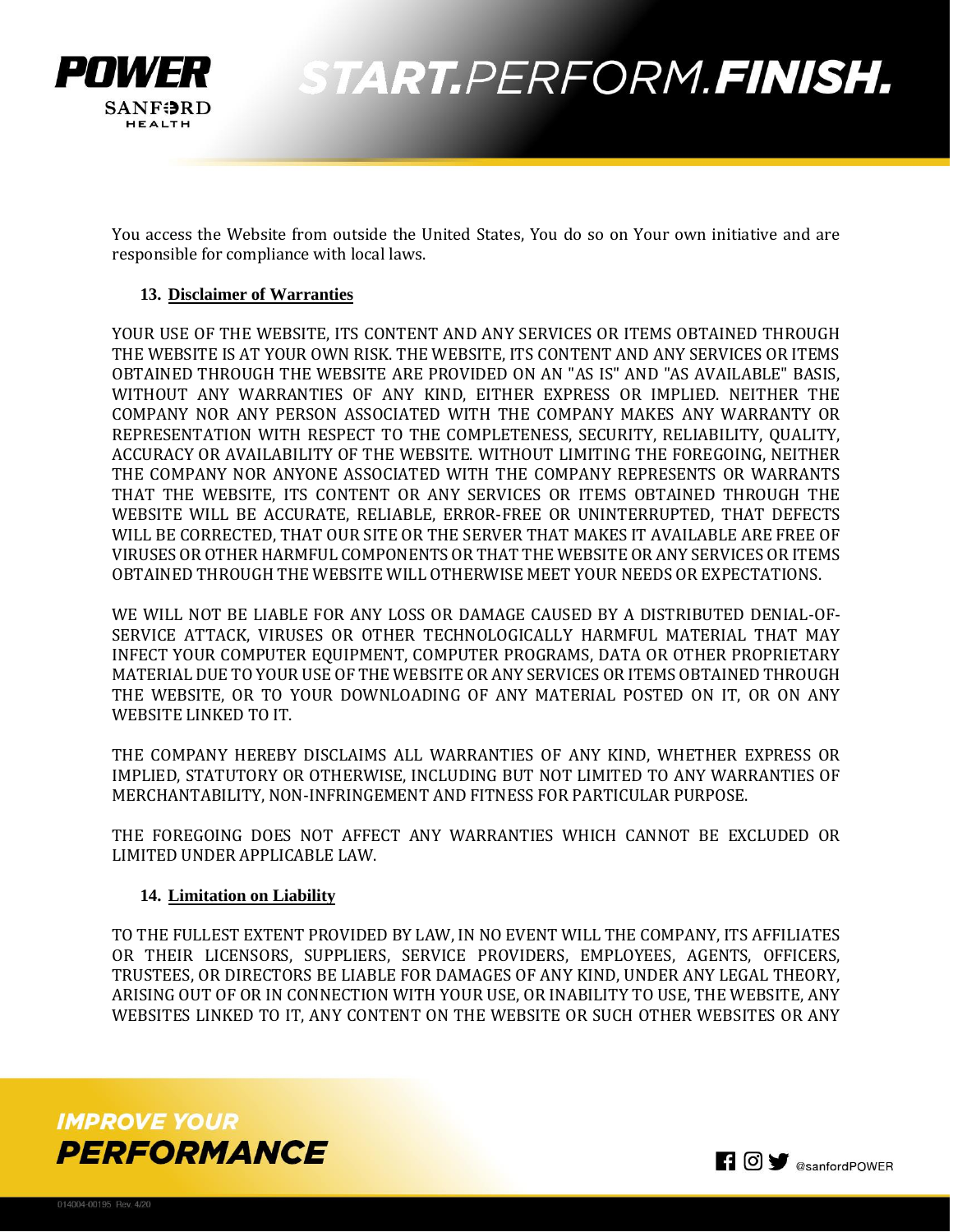

SERVICES OR ITEMS OBTAINED THROUGH THE WEBSITE OR SUCH OTHER WEBSITES, INCLUDING ANY DIRECT, INDIRECT, SPECIAL, INCIDENTAL, CONSEQUENTIAL OR PUNITIVE DAMAGES, INCLUDING BUT NOT LIMITED TO, PERSONAL INJURY, PAIN AND SUFFERING, EMOTIONAL DISTRESS, LOSS OF REVENUE, LOSS OF PROFITS, LOSS OF BUSINESS OR ANTICIPATED SAVINGS, LOSS OF USE, LOSS OF GOODWILL, LOSS OF DATA, AND WHETHER CAUSED BY TORT (INCLUDING NEGLIGENCE), BREACH OF CONTRACT OR OTHERWISE, EVEN IF FORESEEABLE.

IN THE EVENT THAT APPLICABLE LAW MAY NOT ALLOW THE EXCLUSION OF CERTAIN WARRANTIES OR THE LIMITATION OR EXCLUSION OF LIABILITY FOR INCIDENTAL OR CONSEQUENTIAL DAMAGES, SOME OF THE ABOVE LIMITATIONS OR EXCLUSIONS MAY NOT APPLY TO YOU. HOWEVER, TO THE FULLEST EXTENT PERMISSIBLE BY LAW, IN NO EVENT SHALL THE AGGREGATE LIABILITY OF THE COMPANY, OR ANY AFFILIATE, LICENSOR, SUPPLIER, SERVICE PROVIDER, OR ANY OTHER PARTY INVOLVED IN CREATING THIS WEBSITE AND/OR ITS CONTENTS, TO YOU OR ANY THIRD PARTY FOR DAMAGES, LOSSES, AND CAUSES OF ACTION EXCEED THE AMOUNT PAID BY YOU, IF ANY, FOR ACCESSING THIS WEBSITE OR \$50.00, WHICHEVER IS LESS. IN SUCH EVENT, YOU AGREE TO BRING ANY AND ALL ACTIONS WITHIN ONE (1) YEAR FROM THE DATE THE CAUSE OF ACTION FIRST OCCURRED AND THAT ACTIONS BROUGHT AFTER THIS DATE WILL BE FOREVER BARRED.

### **15. Indemnification**

You agree to defend, indemnify and hold harmless the Company, its affiliates, licensors, service providers, and its and their respective officers, trustees, directors, employees, contractors, agents, licensors, suppliers, successors and assigns from and against any claims, liabilities, damages, judgments, awards, losses, costs, expenses or fees (including reasonable attorneys' fees) arising out of or relating to Your violation of these Terms of Use or Your use of the Website, including, but not limited to, any use of the Website's content, services and products other than as expressly authorized in these Terms of Use, or Your use of any information obtained from the Website.

#### **16. Governing Law; Jurisdiction; Arbitration**

### **PLEASE BE ADVISED THAT THESE TERMS OF USE AND THIS SECTION CONTAINS A WAIVER OF RIGHT TO JURY TRIAL CLAUSE, CLASS ACTION WAIVER, AND AN ARBITRATION CLAUSE, ALL OF WHICH AFFECT YOUR RIGHTS REGARDING HOW TO RESOLVE ANY DISPUTE WITH US.**

All matters relating to the Website and these Terms of Use, and any dispute or claim arising therefrom or related thereto (in each case, including non-contractual disputes or claims), shall be governed by and construed in accordance with the internal laws of the State of South Dakota without giving effect to any choice or conflict of law provision or rule (whether of the State of South Dakota or any other jurisdiction).



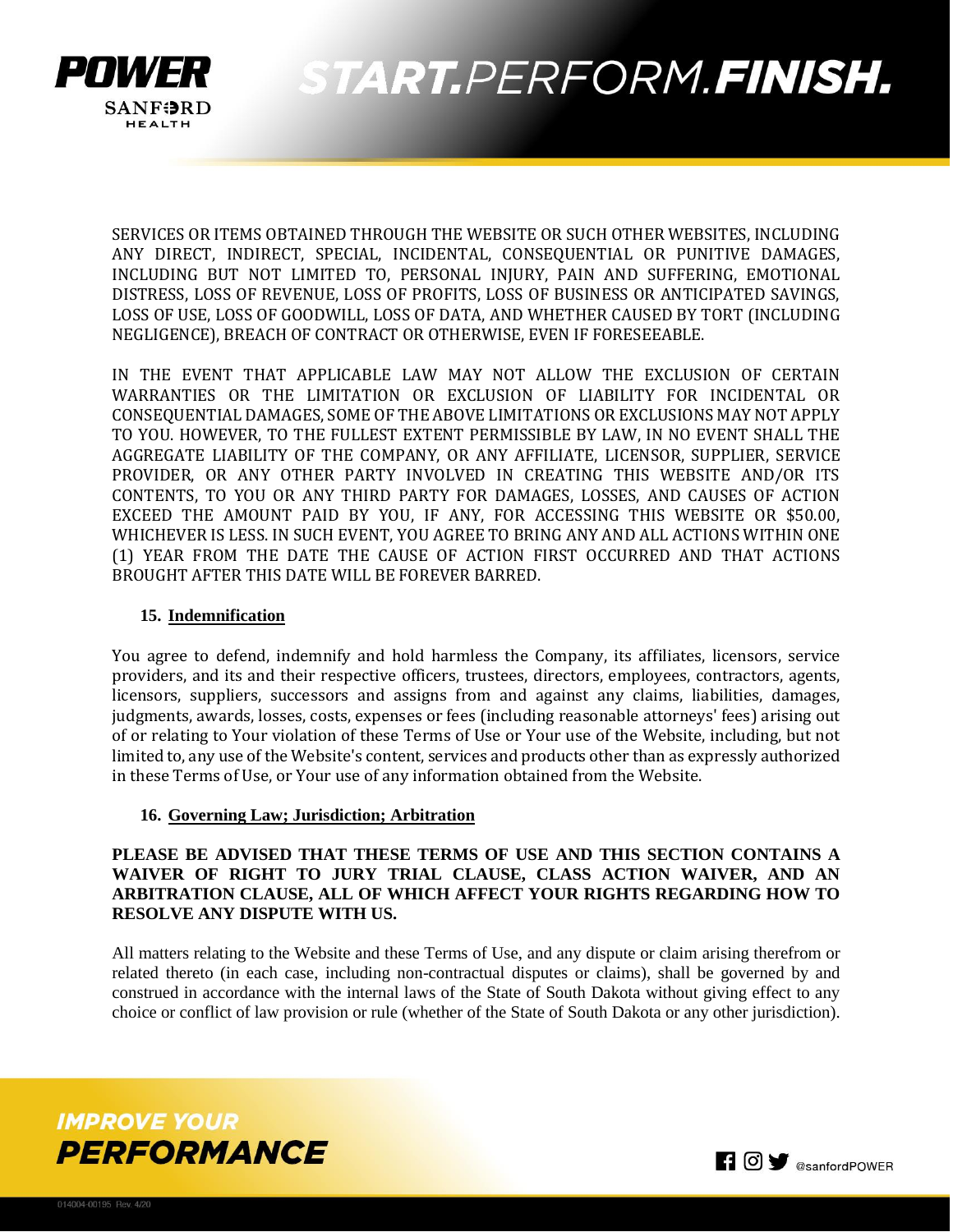

Any legal suit, action or proceeding arising out of, or related to, these Terms of Use or the Website shall be instituted exclusively in the federal courts of the United States or the courts of the State of South Dakota, in each case located in the City of Sioux Falls and County of Minnehaha, although we retain the right to bring any suit, action or proceeding against You for breach of these Terms of Use in Your country of residence or any other relevant country. You waive any and all objections to the exercise of jurisdiction over You by such courts and to venue in such courts.

**YOU AND THE COMPANY HEREBY AGREE TO WAIVE ANY RIGHT WE MAY HAVE TO LITIGATE ANY SUIT, ACTION, OR PROEEDING BEFORE A JURY.** 

# **YOU ALSO AGREE TO NOT JOIN OR CONSOLIDATE ANY CLAIMS BY OR AGAINST US IN COURT OR IN ARBITRATION OR OTHERWISE PARTICIPATE IN ANY CLAIM AS A CLASS REPRESENTATIVE, CLASS MEMBER OR IN A PRIVATE ATTORNEY GENERAL CAPACITY.**

At Company's sole discretion, We may require You to submit any disputes You may have arising from these Terms of Use or use of the Website, including disputes arising from or concerning their interpretation, violation, invalidity, non-performance, or termination, to final and binding arbitration under the Rules of Arbitration of the American Arbitration Association or similar organization applying South Dakota law.

## **17. Limitation on Time to File Claims**

ANY CAUSE OF ACTION OR CLAIM YOU MAY HAVE ARISING OUT OF OR RELATING TO THESE TERMS OF USE OR THE WEBSITE MUST BE COMMENCED WITHIN ONE (1) YEAR AFTER THE CAUSE OF ACTION ACCRUES; OTHERWISE, SUCH CAUSE OF ACTION OR CLAIM IS PERMANENTLY BARRED.

## **18. Waiver and Severability**

No waiver by the Company of any term or condition set forth in these Terms of Use shall be deemed a further or continuing waiver of such term or condition or a waiver of any other term or condition, and any failure of the Company to assert a right or provision under these Terms of Use shall not constitute a waiver of such right or provision.

If any provision of these Terms of Use is held by a court or other tribunal of competent jurisdiction to be invalid, illegal, or unenforceable for any reason, such provision shall be eliminated or limited to the minimum extent such that the remaining provisions of the Terms of Use will continue in full force and effect.

## **19. Entire Agreement**